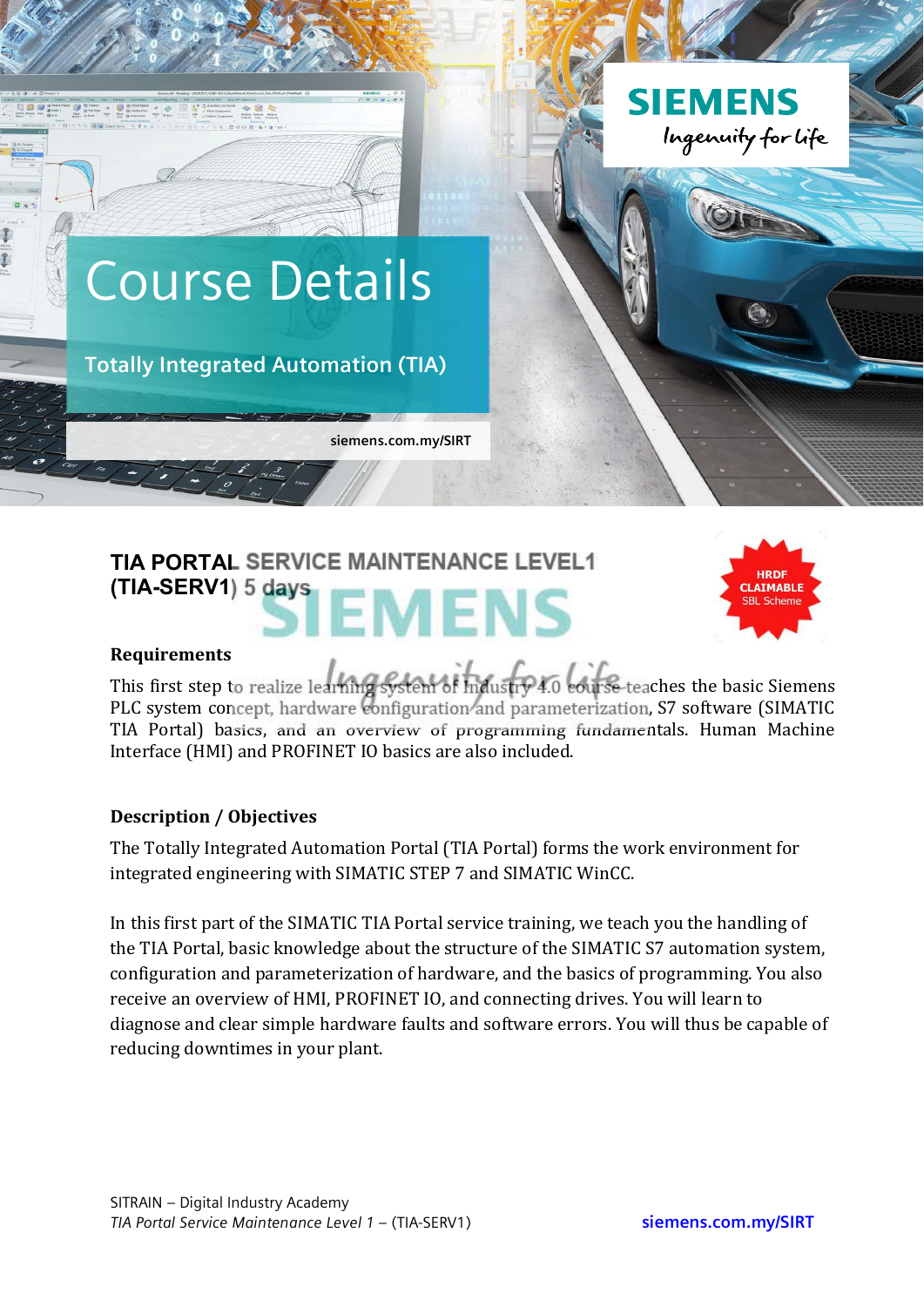

## **Content**

- Understand the fundamentals of interaction of the TIA components
- Reliably operate the "TIA Portal" engineering platform
- Understand, change, and expand small STEP 7 programs
- Configure, parameterize, and exchange SIMATIC S7 modules
- Diagnose and fix simple hardware faults using the wiring test
- Diagnose and fix simple program errors using the status block
- Perform simple commissioning of TIA components

### **Target Group**

Technical/Maintenance Manager, Programmers.

#### **Contact Information**

## SIEMENS MALAYSIA SDN. BHD. (93008-X) **HRDF Training Provider ID: 13213/82**

SITRAIN - Digital Industry Academy. **SITRAIN Training Center** Level 15-1, CP Tower, No. 11, Jalan 16/11, Pusat Dagang Seksyen 16, 46350 Petaling Jaya, Selangor.

Helpdesk: 1800 808 8888 genuity for life E-mail: industry.my@siemens.com e-Pass: https://siemens.asia/e-pass\_v2/ASEAN/main/ Website: siemens.com.my/SIRT

**Bank Details** 

| <b>Bank Name:</b>            | Deutsche Bank (M) Bhd            |
|------------------------------|----------------------------------|
| <b>Bank Account Number :</b> | 0020768000                       |
| <b>Bank Address:</b>         | 18th - 20th Floor, Menara IMC 8, |
|                              | Jalan Sultan Ismail,             |
|                              | 50250, Kuala Lumpur              |
| <b>Bank Swift Code:</b>      | <b>DEUTMYKLXXX</b>               |